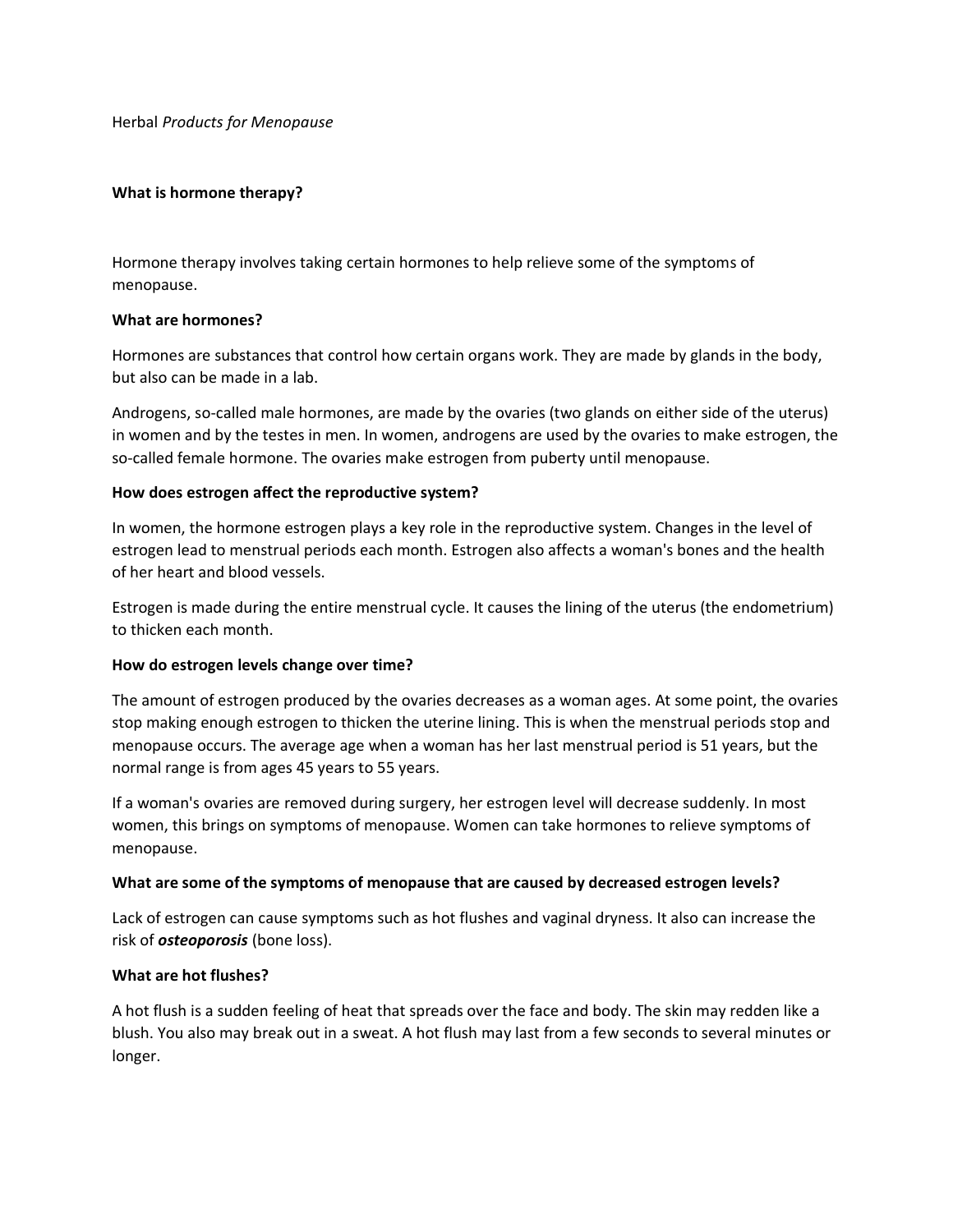Hot flushes may occur a few times a month or several times a day, depending on the woman. Hot flushes can happen anytime—day or night. When they occur at night, they can disrupt your sleep. Estrogen can help relieve hot flushes.

## **How does loss of estrogen affect the vagina and urinary tract?**

Loss of estrogen causes changes in the vagina. Its lining may become thin and dry. These changes can cause pain during sexual intercourse. They also can make the vagina more prone to infection, which can cause burning and itching.

The urinary tract also changes with age. The urethra (the tube that carries urine from the bladder) can become dry, inflamed, or irritated. Some women may need to urinate more often. Women may have an increased risk of bladder infection after menopause. Hormone therapy can help relieve the symptoms of these changes.

### **How does hormone therapy help protect against osteoporosis?**

In many cases, osteoporosis in women results from low estrogen levels (see the FAQ [Osteoporosis\)](http://www.acog.org/publications/faq/faq048.cfm). Estrogen helps protect against bone loss. After menopause, a woman's bones slowly lose strength and become more fragile. As a result, older women are more likely to break bones. The hip, wrist, and spine are affected most often.

Hormone therapy can help slow bone loss after menopause. Estrogen helps preserve bone and works with other hormones to increase bone mass.

# **What are some factors that should be considered when deciding whether to take hormone therapy?**

The decision to take hormone therapy depends on your personal needs:

- Medical and family history
- Symptoms
- Risk of bone loss
- Age at menopause

### **How is hormone therapy administered?**

If you have a uterus, hormone therapy includes both estrogen and another hormone called progestin. Using estrogen alone causes the lining of the uterus to grow and increases the risk of endometrial cancer. The progestin keeps the lining of the uterus from growing too much.

Hormone therapy can be given in many ways: orally, vaginally (cream, pill, or ring), or transdermally (through the skin). When you take it depends on the type of therapy:

- Cyclic therapy: Estrogen is taken for 25 days or more and progestin is added on certain days. The exact times may vary. During the time when the progestin is not taken, you may have some bleeding.
- Combined therapy: Estrogen and a low dose of progestin are taken every day. It is common to have irregular bleeding the first few months, but within 1 year, most women stop all bleeding.